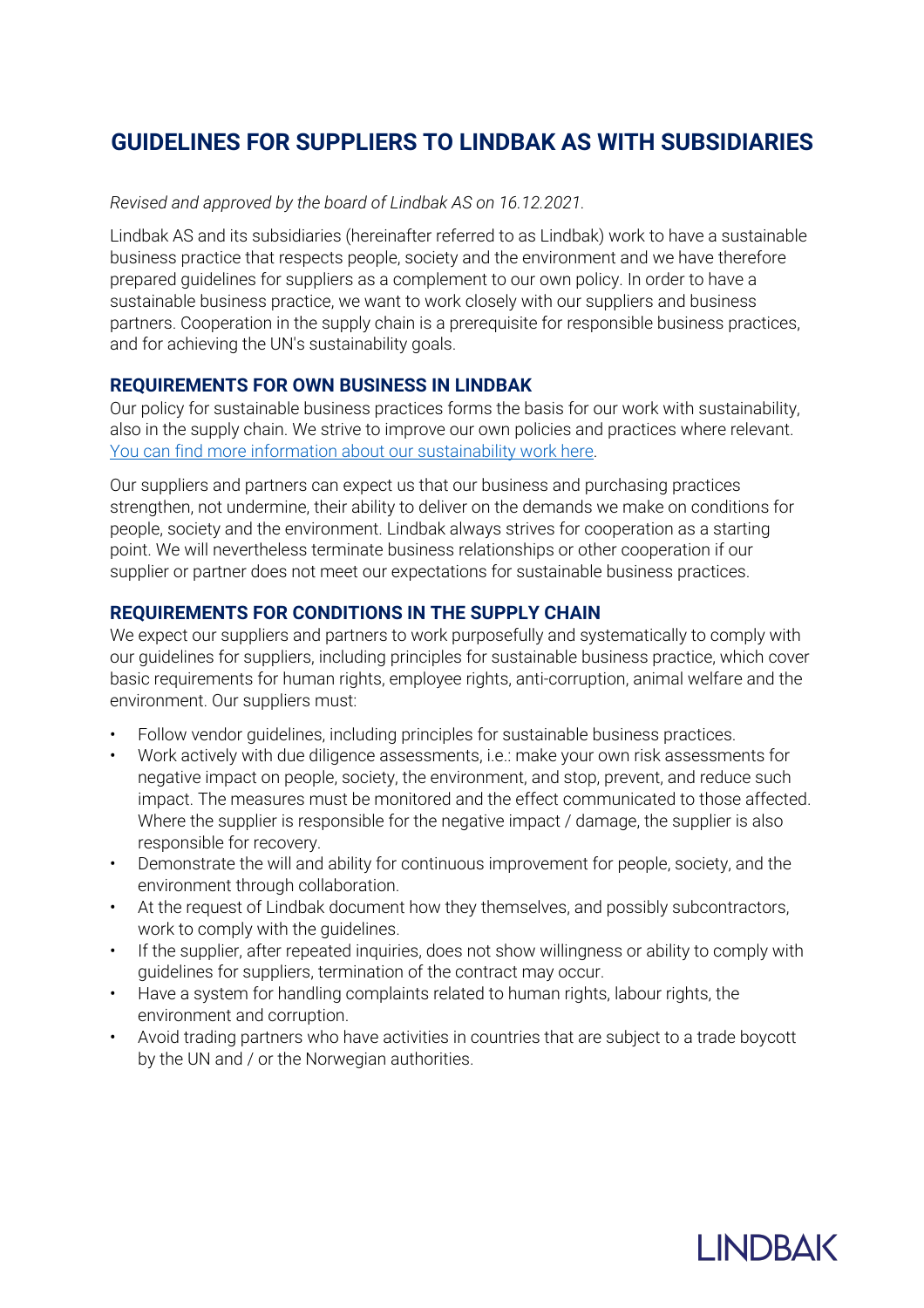## **EXPECTED FOLLOW-UP FROM SUPPLIER / MANUFACTURER**

At the request of Lindbak, the supplier must be able to document how they themselves, and possibly subcontractors, work to comply with the guidelines. This can be done through followup interviews and / or mapping of the working conditions at the production site. If Lindbak wishes to map subcontractors with regard to compliance with the guidelines, the supplier is obliged to allow such a survey and to provide names and contact information on these.

## **PRINCIPLES OF SUSTAINABLE BUSINESS PRACTICE (CODE OF CONDUCT)**

These principles of sustainable business practice are based on UN and ILO conventions and set minimum and not maximum standards. The legislation at the place of production must be respected. Where national laws and regulations cover the same subject matter as these guidelines, the highest standard shall apply.

#### **1. Forced labour / slave labour (ILO Convention Nos. 29 and 105)**

1.1. There shall be no form of forced labour, slave labour or involuntary labour.

1.2. Workers shall not have to submit a deposit or identity documents to the employer and shall be free to terminate the employment relationship with a reasonable period of notice.

#### **2.Trade unions and collective bargaining (ILO Convention Nos. 87, 98, 135 and 154)**

2.1. Workers shall, without exception, have the right to join or establish trade unions at their own request, and to negotiate collectively. The employer shall not interfere in, hinder, or oppose trade unions or collective bargaining.

2.2. Trade union representatives shall not be discriminated against or prevented from carrying out their trade union work.

2.3. If the right to free organization and / or collective bargaining is limited by law, the employer shall facilitate and not impede alternative mechanisms for free and independent organization and negotiation.

#### **3. Child labour (UN Convention on the Rights of the Child, ILO Convention Nos. 138, 182 and 79, ILO Recommendation No. 146)**

3.1. The minimum age for workers shall not be less than 15 years and in line with the national minimum age for employment, or; minimum age for compulsory schooling, with maximum age as applicable. If the local minimum age is set at 14 years in line with the exception in ILO Convention 138, this can be accepted.

3.2. New recruitment of child workers in violation of the above minimum age shall not take place.

3.3. Children under the age of 18 must not perform work that is detrimental to their health, safety or morals, including night work.

3.4. Action plans shall be established for the early phasing out of child labor that are in violation of ILO Conventions 138 and 182. The action plans shall be documented and communicated to relevant personnel and other stakeholders. Arrangements shall be made for support schemes where children are given the opportunity for education until the child is no longer of compulsory school age.

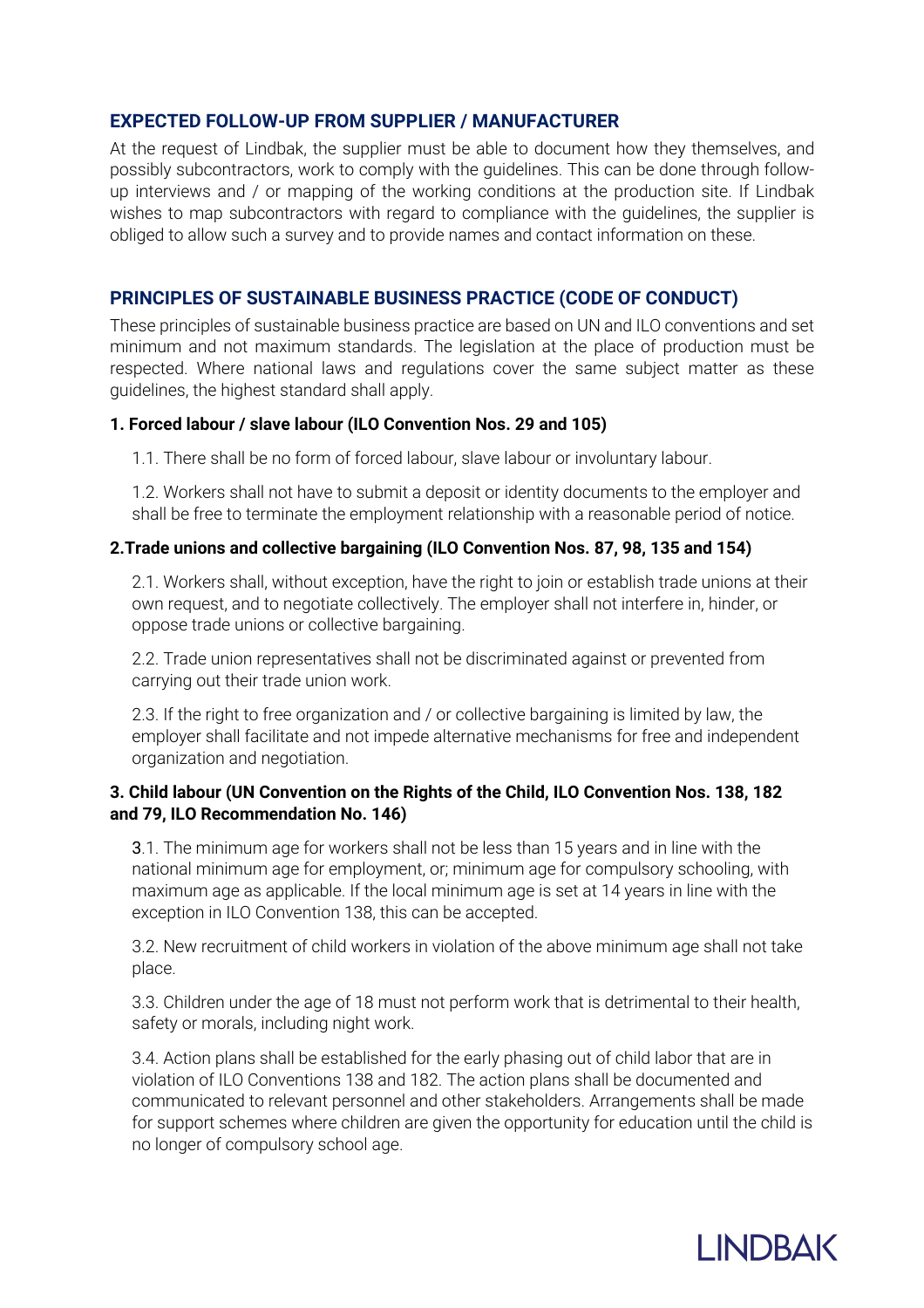## **4. Discrimination (ILO Conventions Nos. 100 and 111 and the UN Convention on the Elimination of All Forms of Discrimination against Women)**

4.1. There shall be no discrimination in respect of employment, remuneration, training, promotion, dismissal or retirement based on ethnicity, caste, religion, age, disability, sex, marital status, sexual orientation, trade unionism or political affiliation.

4.2. Protection shall be established against sexually intrusive, threatening, abusive or exploitative behaviour, and against discrimination or termination on unreasonable grounds, such as marriage, pregnancy, parental status or status as HIV-infected.

## **5. Brutal treatment (Declaration of Human Rights / UDHR)**

5.1. Physical abuse or punishment, or the threat of physical abuse is prohibited. The same applies to sexual or other abuse and other forms of humiliation.

## **6. Health and safety (ILO Convention No. 155 and Recommendation No. 164)**

6.1. Efforts shall be made to ensure workers a safe and healthy working environment. Hazardous chemicals and other substances must be handled properly. Necessary measures must be implemented to prevent and minimize accidents and damage to health as a result of, or related to, conditions in the workplace.

6.2. Workers must have regular and documented training in health and safety. Health and safety training shall be repeated for newly employed and relocated workers.

6.3. Workers must have access to clean sanitary facilities and clean drinking water. If relevant, the employer must also provide access to facilities for safe storage of food.

6.4. If the employer offers accommodation, this must be clean, safe, adequately ventilated and with access to clean sanitary facilities and clean drinking water.

## **7. Wages (ILO Convention No. 131)**

7.1. Wages for workers for a normal working week must at least be in line with national minimum wage regulations or industry standards, whichever is higher. Salary must always be sufficient to cover basic needs, including some savings.

7.2. Salary conditions and payment of salary must be agreed in writing before the work begins. The agreement must be understandable to the worker.

7.3. Deductions from salary as a disciplinary action are not permitted.

## **8. Hours of work (ILO Convention Nos. 1 and 14)**

8.1. Working hours must be in line with national laws or industry standards, and not exceed working hours in accordance with applicable international conventions. Normal working hours per week should not normally exceed 48 hours.

8.2. Workers must have at least one day off per 7 days.

8.3. Overtime must be limited and voluntary. The recommended maximum overtime is 12 hours per week, ie total working hours of 60 hours per week. Exceptions from this can be accepted if it is regulated by a collective agreement or national law.

8.4. Workers must always have overtime pay during working hours above normal working hours (see section 8.1 above), at least in accordance with applicable laws.